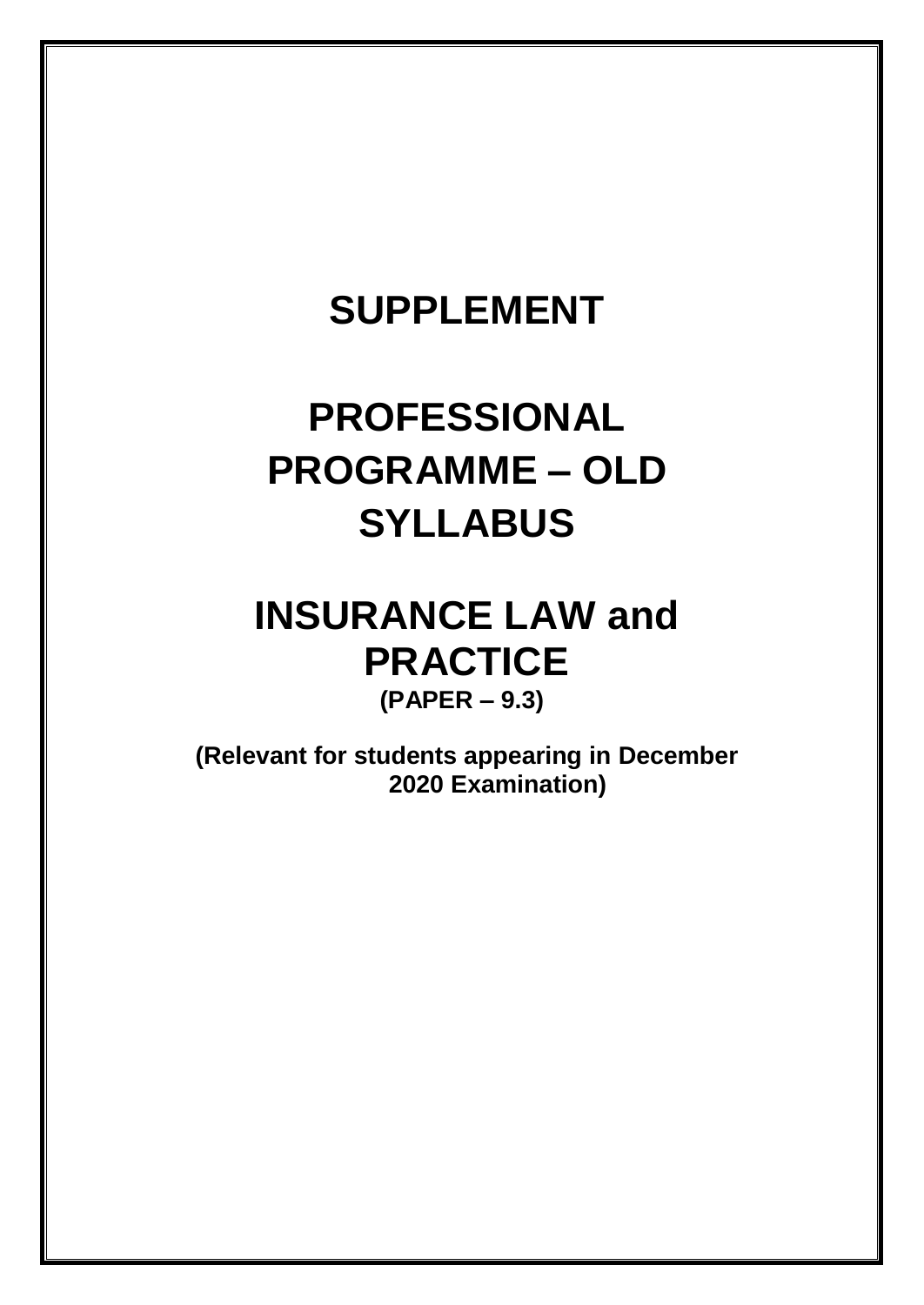This supplement is for the subject – **Insurance Law and Practice, Professional Programme**. The students are advised to read their Study Material along with these updates. These academic updates are to facilitate the students to acquaint themselves with the amendments in the relevant law upto **30 th June 2020, applicable for December 2020 Examination**. The students are advised to read all the relevant regulatory amendments made and applicable upto 30<sup>th</sup> June 2020 along with the study material. In the event of any doubt, students may write to the Institute for clarifications at *[academics@icsi.edu](mailto:academics@icsi.edu)*.

The students are also advised to refer the websites of respective regulators for updated legislative provisions.

#### *Disclaimer*

*These Academic Updates have been prepared purely for academic purposes only and it does not necessarily reflect the views of ICSI. Any person wishing to act on the basis of these Academic Updates should do so only after cross checking with the original source. This document is released with an understanding that the Institute shall not be responsible for any errors, omissions and/ or discrepancies or actions taken in that behalf.*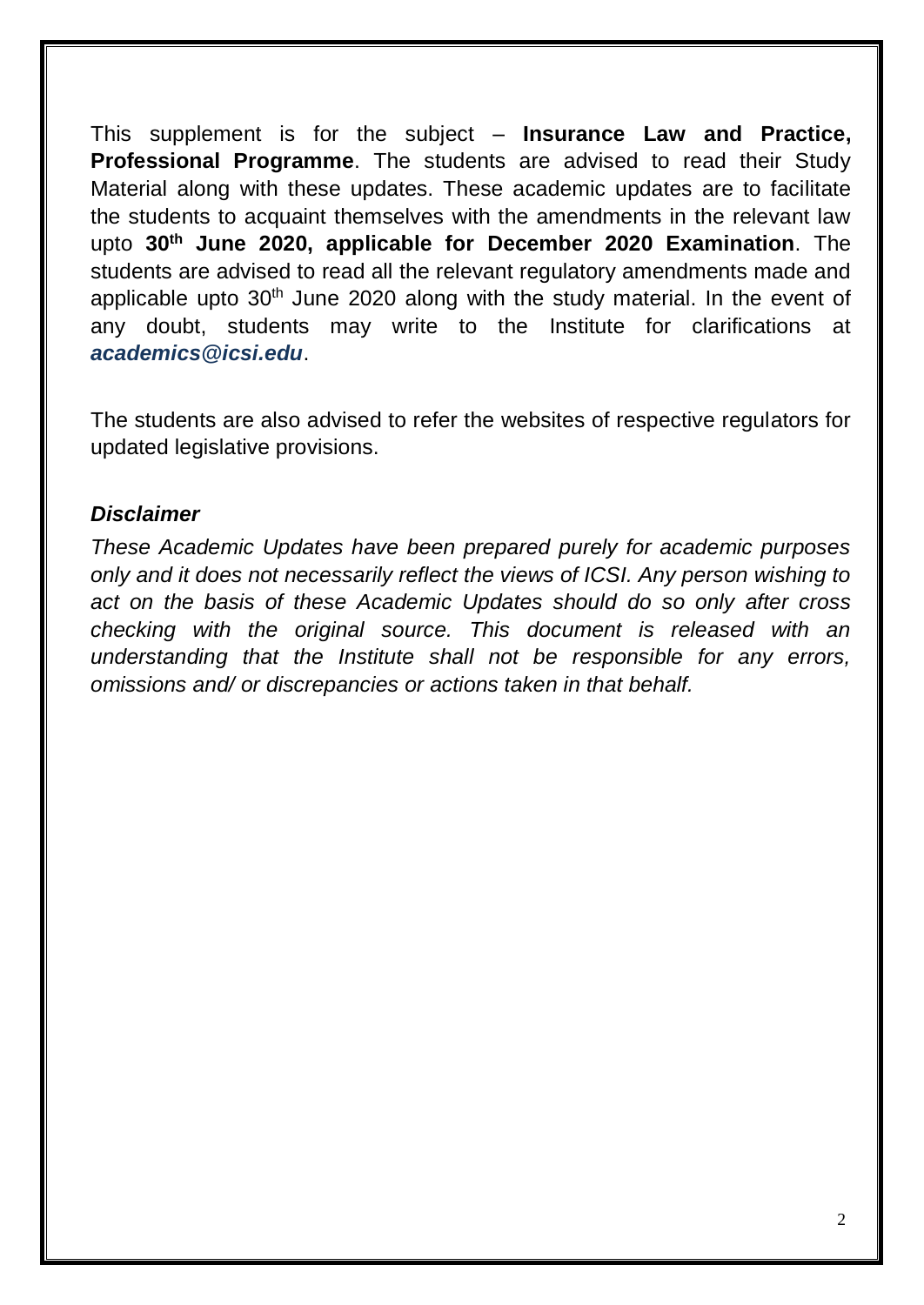#### **IMPORTANT UPDATES and ANNOUNCEMENTS**

|                                                                 | Lesson 4 - Regulatory Environment - Specific Legislations                                                                                                                                                                                                                                                                                                                                                                                                                                                                                                                                                                                                                                                                                                                                                                                                                                                                                                                                                                                                                                                                                                                                                  |  |  |
|-----------------------------------------------------------------|------------------------------------------------------------------------------------------------------------------------------------------------------------------------------------------------------------------------------------------------------------------------------------------------------------------------------------------------------------------------------------------------------------------------------------------------------------------------------------------------------------------------------------------------------------------------------------------------------------------------------------------------------------------------------------------------------------------------------------------------------------------------------------------------------------------------------------------------------------------------------------------------------------------------------------------------------------------------------------------------------------------------------------------------------------------------------------------------------------------------------------------------------------------------------------------------------------|--|--|
| The Insurance<br>Act, 1938 as<br>amended<br>dated<br>01.04.2020 | In part -II related to Provisions applicable to insurers sections 2E, 6AA, 6C, 7, 8, 9, 16, 17, 17A, 24, 32, 40A, 44, 47A,<br>48, 48C, 52H to 52N, 59 are omitted. In part-IIA related to Life Insurance Council and General Insurance Council and<br>Committees thereof sections 64A, 64B, 64I, 64O, 64P, 64Q, 64S, 64T are omitted. In part-IIB related to Tariff advisory<br>committee and control of tariff rates sections 64U to 64UL are omitted. Part-III related to related to Provident Societies,<br>Part IIIA related to Insurance Co-Operative Societies and Part-IV relating to Mutual insurance Companies and<br>cooperative life insurance societies are omitted. In Part-V related to miscellaneous sections 107, 110E, 110G and 110H<br>are omitted. Sections 121 to 123 are repealed. The first schedule to sixth schedule and eight schedule are omitted.                                                                                                                                                                                                                                                                                                                               |  |  |
|                                                                 | Section 64A related to Incorporation of the Insurance Association of India is omitted.<br>Section 105B empowers IRDA to impose a penalty not exceeding Rupees twenty five crores for<br>failure to comply with Section 32B, 32C and 32D.                                                                                                                                                                                                                                                                                                                                                                                                                                                                                                                                                                                                                                                                                                                                                                                                                                                                                                                                                                   |  |  |
|                                                                 | https://www.irdai.gov.in/ADMINCMS/cms/frmGeneral_Layout.aspx?page=PageNo4119<br>$&flag=1$                                                                                                                                                                                                                                                                                                                                                                                                                                                                                                                                                                                                                                                                                                                                                                                                                                                                                                                                                                                                                                                                                                                  |  |  |
|                                                                 | IRDA (Non-Linked Insurance Products) Regulations, 2019<br>https://www.irdai.gov.in/ADMINCMS/cms/frmGeneral_Layout.aspx?page=PageNo3850                                                                                                                                                                                                                                                                                                                                                                                                                                                                                                                                                                                                                                                                                                                                                                                                                                                                                                                                                                                                                                                                     |  |  |
|                                                                 | IRDA (Unit Linked Insurance Products), Regulations, 2019<br>https://www.irdai.gov.in/ADMINCMS/cms/frmGeneral_Layout.aspx?page=PageNo3849<br>&flag=1                                                                                                                                                                                                                                                                                                                                                                                                                                                                                                                                                                                                                                                                                                                                                                                                                                                                                                                                                                                                                                                        |  |  |
| Lesson 5 - Regulatory Environment-General Insurance             |                                                                                                                                                                                                                                                                                                                                                                                                                                                                                                                                                                                                                                                                                                                                                                                                                                                                                                                                                                                                                                                                                                                                                                                                            |  |  |
| <b>The</b>                                                      | "complainant" means-                                                                                                                                                                                                                                                                                                                                                                                                                                                                                                                                                                                                                                                                                                                                                                                                                                                                                                                                                                                                                                                                                                                                                                                       |  |  |
| <b>Consumer</b><br><b>Protection</b><br>Act, 2019               | (i) a consumer; or<br>(ii) any voluntary consumer association registered under any law for the<br>time being in force; or                                                                                                                                                                                                                                                                                                                                                                                                                                                                                                                                                                                                                                                                                                                                                                                                                                                                                                                                                                                                                                                                                  |  |  |
|                                                                 | (iii) the Central Government or any State Government; or<br>(iv) the Central Authority; or                                                                                                                                                                                                                                                                                                                                                                                                                                                                                                                                                                                                                                                                                                                                                                                                                                                                                                                                                                                                                                                                                                                 |  |  |
|                                                                 | (v) one or more consumers, where there are numerous consumers having<br>the same interest; or                                                                                                                                                                                                                                                                                                                                                                                                                                                                                                                                                                                                                                                                                                                                                                                                                                                                                                                                                                                                                                                                                                              |  |  |
|                                                                 | (vi) in case of death of a consumer, his legal heir or legal representative; or<br>(vii) in case of a consumer being a minor, his parent or legal guardian;                                                                                                                                                                                                                                                                                                                                                                                                                                                                                                                                                                                                                                                                                                                                                                                                                                                                                                                                                                                                                                                |  |  |
|                                                                 | "consumer" means any person who-<br>(i) buys any goods for a consideration which has been paid or promised<br>or partly paid and partly promised, or under any system of deferred payment<br>and includes any user of such goods other than the person who buys such<br>goods for consideration paid or promised or partly paid or partly promised, or<br>under any system of deferred payment, when such use is made with the approval<br>of such person, but does not include a person who obtains such goods for<br>resale or for any commercial purpose; or<br>(ii) hires or avails of any service for a consideration which has been paid<br>or promised or partly paid and partly promised, or under any system of deferred<br>payment and includes any beneficiary of such service other than the person<br>who hires or avails of the services for consideration paid or promised, or partly<br>paid and partly promised, or under any system of deferred payment, when such<br>services are availed of with the approval of the first mentioned person, but does<br>not include a person who avails of such service for any commercial purpose.<br>Explanation.-For the purposes of this clause,- |  |  |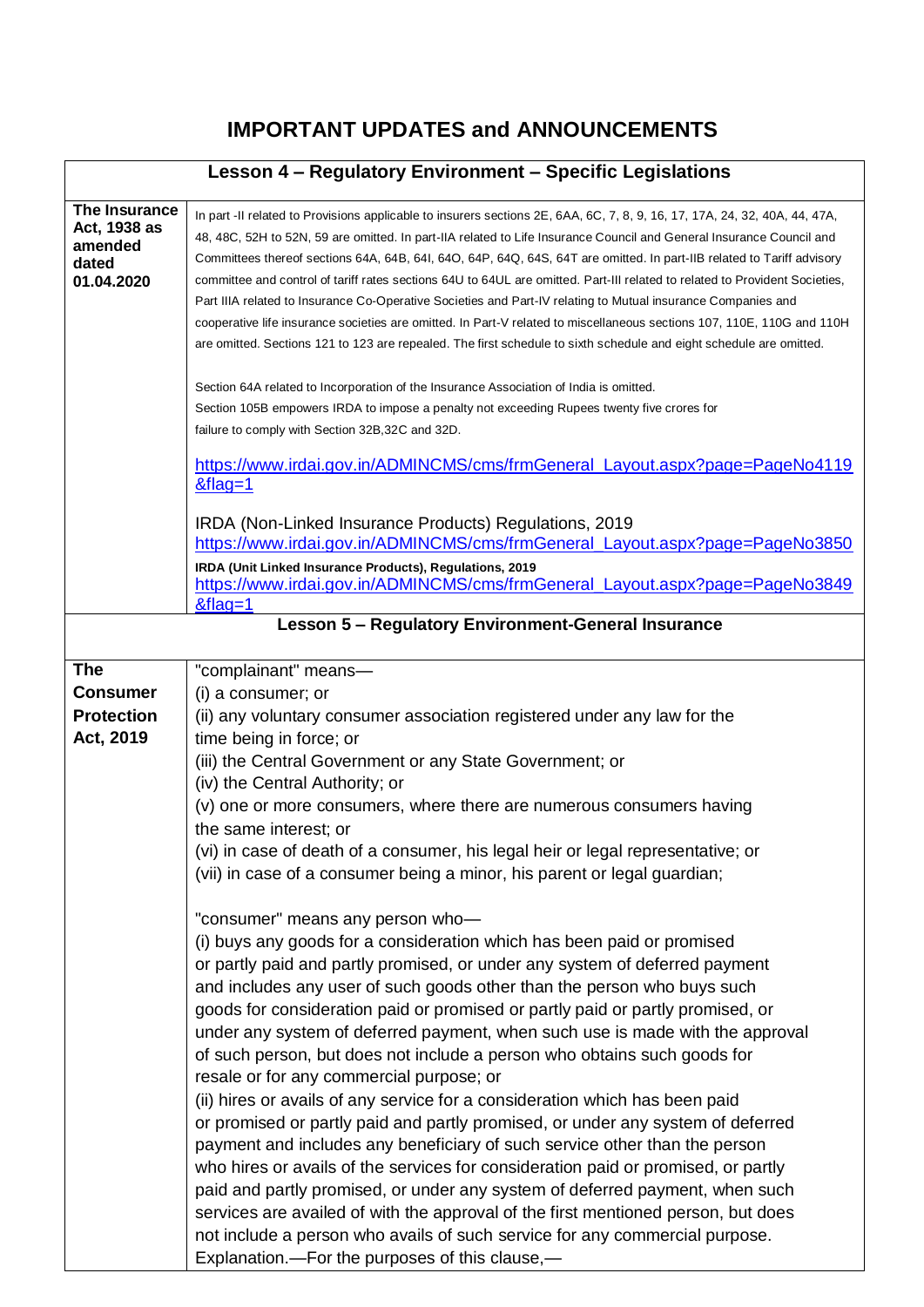|                  | (a) the expression "commercial purpose" does not include use by a                |
|------------------|----------------------------------------------------------------------------------|
|                  | person of goods bought and used by him exclusively for the purpose of            |
|                  | earning his livelihood, by means of self-employment;                             |
|                  | (b) the expressions "buys any goods" and "hires or avails any                    |
|                  | services" includes offline or online transactions through electronic means       |
|                  | or by teleshopping or direct selling or multi-level marketing;                   |
|                  |                                                                                  |
|                  | "complaint" means any allegation in writing, made by a complainant for           |
|                  | obtaining any relief provided by or under this Act, that-                        |
|                  | (i) an unfair contract or unfair trade practice or a restrictive trade practice  |
|                  | has been adopted by any trader or service provider;                              |
|                  | (ii) the goods bought by him or agreed to be bought by him suffer from           |
|                  | one or more defects;                                                             |
|                  |                                                                                  |
|                  | (iii) the services hired or availed of or agreed to be hired or availed of by    |
|                  | him suffer from any deficiency;                                                  |
|                  | (iv) a trader or a service provider, as the case may be, has charged for the     |
|                  | goods or for the services mentioned in the complaint, a price in excess of the   |
|                  | price-                                                                           |
|                  | (a) fixed by or under any law for the time being in force; or                    |
|                  | (b) displayed on the goods or any package containing such goods; or              |
|                  | (c) displayed on the price list exhibited by him by or under any law             |
|                  | for the time being in force; or                                                  |
|                  | (d) agreed between the parties;                                                  |
|                  | (v) the goods, which are hazardous to life and safety when used, are being       |
|                  | offered for sale to the public-                                                  |
|                  | (a) in contravention of standards relating to safety of such goods               |
|                  | as required to be complied with, by or under any law for the time being in       |
|                  | force;                                                                           |
|                  | (b) where the trader knows that the goods so offered are unsafe to               |
|                  | the public;                                                                      |
|                  | (vi) the services which are hazardous or likely to be hazardous to life and      |
|                  | safety of the public when used, are being offered by a person who provides any   |
|                  | service and who knows it to be injurious to life and safety;                     |
|                  | (vii) a claim for product liability action lies against the product              |
|                  | manufacturer, product seller or product service provider, as the case may be;    |
|                  |                                                                                  |
|                  | "defect" means any fault, imperfection or shortcoming in the quality,            |
|                  | quantity, potency, purity or standard which is required to be maintained by or   |
|                  | under                                                                            |
|                  | any law for the time being in force or under any contract, express or implied or |
|                  | as is                                                                            |
|                  | claimed by the trader in any manner whatsoever in relation to any goods or       |
|                  | product                                                                          |
|                  | and the expression "defective" shall be construed accordingly;                   |
|                  |                                                                                  |
|                  | http://egazette.nic.in/WriteReadData/2019/210422.pdf                             |
|                  | Lesson 7 - Life Insurance - Practices, Procedures                                |
| <b>THE</b>       | Section 47A. [Claims on small life insurance policies] is omitted                |
| <b>INSURANCE</b> |                                                                                  |
| ACT,<br>1938     | https://www.irdai.gov.in/ADMINCMS/cms/frmGeneral_Layout.aspx?page=PageNo41       |
| as amended       | 19&flag=1                                                                        |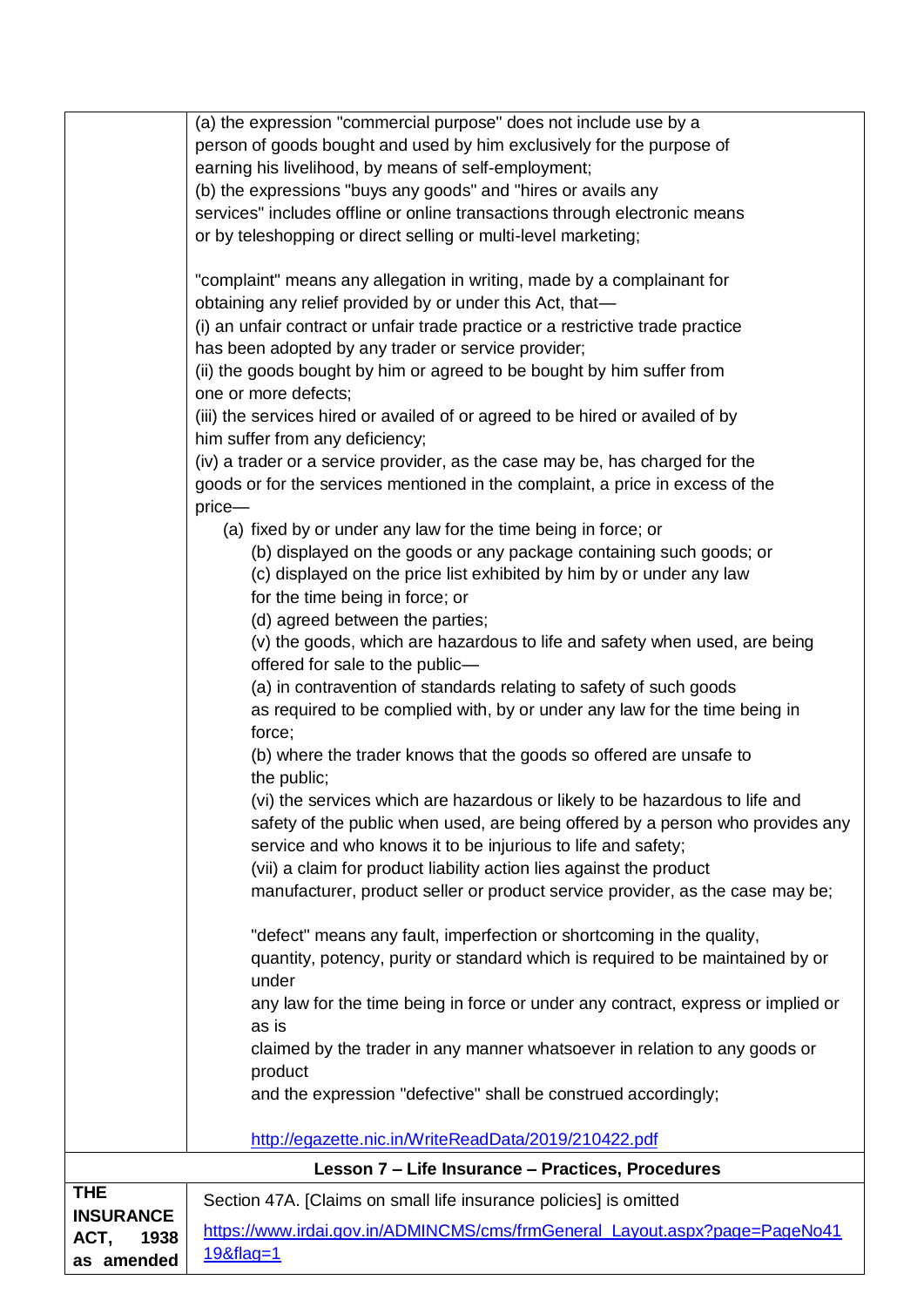| dated<br>01.04.2020                  |                                                                                                                                                                                                                                                                                                                                                                                                    |
|--------------------------------------|----------------------------------------------------------------------------------------------------------------------------------------------------------------------------------------------------------------------------------------------------------------------------------------------------------------------------------------------------------------------------------------------------|
|                                      | Deduction u/s section 80C/80CCC/80CCD of Income Tax Act, 1961                                                                                                                                                                                                                                                                                                                                      |
|                                      | https://www.incometaxindia.gov.in/pages/acts/income-tax-act.aspx                                                                                                                                                                                                                                                                                                                                   |
|                                      |                                                                                                                                                                                                                                                                                                                                                                                                    |
|                                      | <b>Lesson 8 - Life Insurance and Pension Products</b>                                                                                                                                                                                                                                                                                                                                              |
| <b>IRDA</b><br>(Protection           | 6. POINT OF SALE:                                                                                                                                                                                                                                                                                                                                                                                  |
| of                                   | 1. A prospectus of any insurance product shall clearly state                                                                                                                                                                                                                                                                                                                                       |
| <b>Policyholder</b><br>s' Interests) | (i) (a) the Unique Identification Number (UIN) allotted by the Authority for the<br>concerned insurance product                                                                                                                                                                                                                                                                                    |
| <b>Regulations,</b>                  | (b) the scope of benefits;                                                                                                                                                                                                                                                                                                                                                                         |
| 2017                                 | (c) the extent of insurance cover;                                                                                                                                                                                                                                                                                                                                                                 |
|                                      | (d) warranties, exclusions/exceptions and conditions of the insurance cover along<br>with explanations.                                                                                                                                                                                                                                                                                            |
|                                      | (ii) (a) a description of the contingency or contingencies to be covered by insurance;                                                                                                                                                                                                                                                                                                             |
|                                      | (b) the class or classes of lives or property eligible for insurance under the terms of<br>such prospectus;                                                                                                                                                                                                                                                                                        |
|                                      | (c) a full statement of the circumstances, if any, in which rebates of the premiums<br>quoted in the prospectus or table shall be allowed on the effecting or renewal of a<br>policy, together with the rates of rebate applicable to each case; and                                                                                                                                               |
|                                      | (d) a copy of Sec. 41 of the Act but not including the proviso to sub-section (1)<br>thereof.                                                                                                                                                                                                                                                                                                      |
|                                      | (iii) the allowable riders or add-on covers on the insurance products shall be clearly<br>spelt out with regard to their scope of benefits,                                                                                                                                                                                                                                                        |
|                                      | (iv) the premium pertaining to health related or critical illness riders shall not exceed<br>100% of premium under the basic product, the premiums under all other life<br>insurance riders put together shall not exceed 30% of premiums under the basic<br>product and any benefit arising under each of the above mentioned riders shall not<br>exceed the sum assured under the basic product. |
|                                      | (v) in case of life insurance, whether the product is participating (with-profits) or<br>nonparticipating (without-profits).                                                                                                                                                                                                                                                                       |
|                                      | Provided that the benefit amount under riders in a life insurance policy shall be<br>subject to section 2(11) of the Insurance Act, 1938.                                                                                                                                                                                                                                                          |
|                                      | Explanation: The rider or riders attached to a life insurance policy shall bear the<br>nature and character of the main policy, viz. participating or non-participating and<br>accordingly the life insurer shall make provisions, etc., in its books.                                                                                                                                             |
|                                      | 2. An insurer or its agent or other intermediary shall provide all material information in<br>respect of a proposed cover to the prospect to enable the prospect to decide on the<br>best cover that would be in his or her interest.                                                                                                                                                              |
|                                      | 3. Where the prospect depends upon the advice of the insurer or his agent or an<br>insurance intermediary, such a person must advise the prospect dispassionately.                                                                                                                                                                                                                                 |
|                                      | 4. Where for any reason, the proposal and other connected papers are not filled in by<br>the prospect, the insurer or the distribution channel shall explain the contents of the<br>form, and a certificate shall be incorporated at the end of the proposal form from the                                                                                                                         |